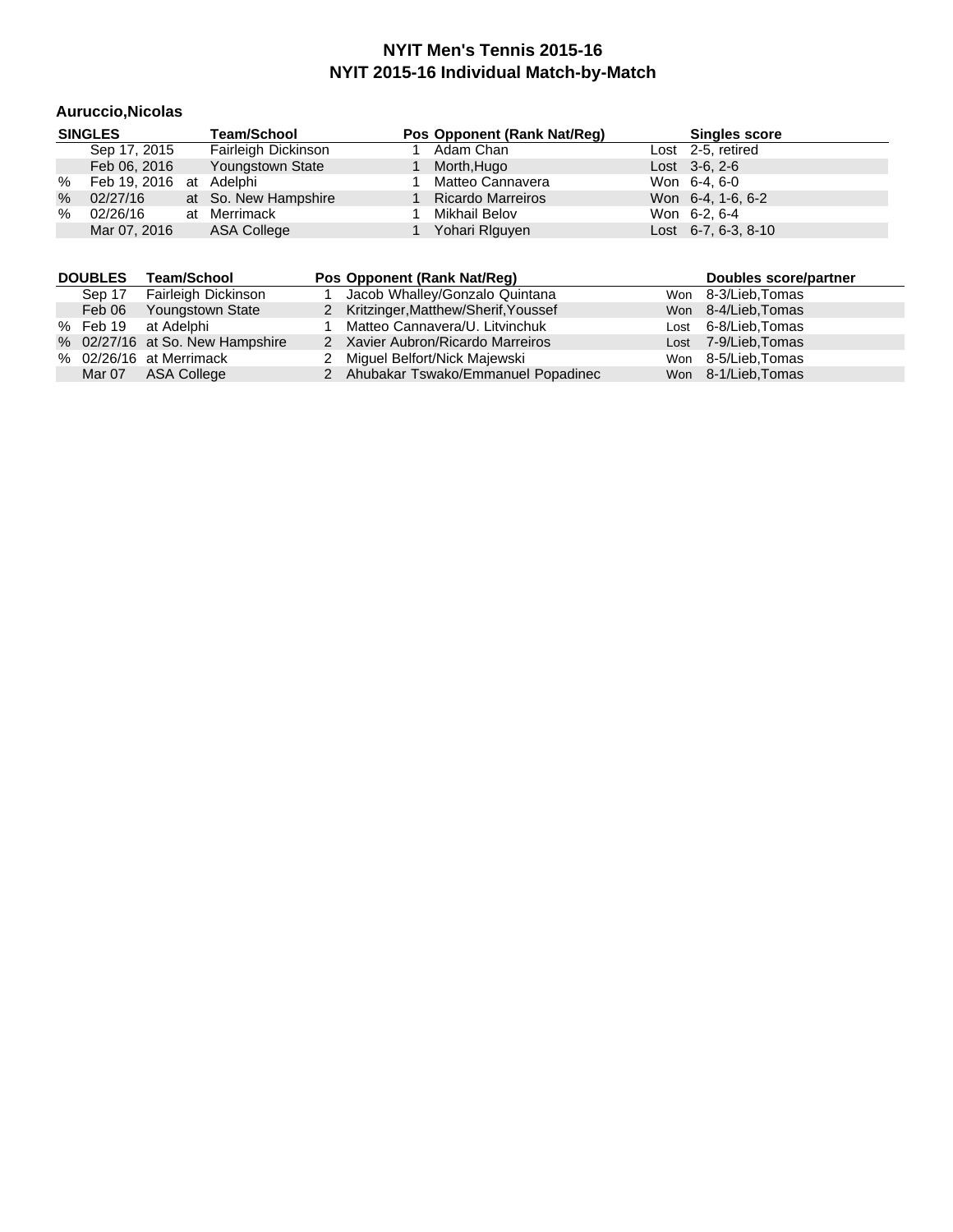# **Charkiewicz,Rafal**

|         | <b>SINGLES</b>           |                    | <b>Team/School</b>                           |                | Pos Opponent (Rank Nat/Reg)                         |            | <b>Singles score</b>                      |
|---------|--------------------------|--------------------|----------------------------------------------|----------------|-----------------------------------------------------|------------|-------------------------------------------|
|         | Sep 17, 2015             |                    | Fairleigh Dickinson                          |                | 3<br>Gonzalo Quintana                               |            | Won 0-6, 7-5, 7-6                         |
|         | Feb 06, 2016             |                    | Youngstown State                             |                | 3<br>Mekawi, Bassem El                              |            | Won 6-0, 7-5                              |
| %       |                          |                    | Feb 19, 2016 at Adelphi                      |                | 2<br>U. Litvinchuk                                  |            | Won 6-1, 6-3                              |
| %       | 02/27/16                 |                    | So. New Hampshire<br>at                      |                | $\overline{c}$<br><b>Miguel Marreiros</b>           |            | Won 6-3, 6-4                              |
| ℅       | 02/26/16                 |                    | at Merrimack                                 |                | $\overline{2}$<br>Nick Majewski                     |            | Won 6-2, 6-2                              |
|         | Mar 07, 2016             |                    | ASA College                                  |                | 3<br>Ahubakar Tswako                                |            | Won 6-2, 4-6, 6-3                         |
|         | 03/21/16                 |                    | at #1 Barry                                  |                | 3<br><b>Fabian Pronnet</b>                          |            | Lost $4-6, 6-3, 6-10$                     |
|         | 03/22/16                 |                    | #6 Lynn<br>at                                |                | 3<br>Ethan Itzkovitz                                |            | Won 4-6, 6-1, 6-4                         |
|         | 03/23/16                 |                    | at #30 Rollins                               |                | 3<br>Robin Marchione                                |            | Lost $3-6$ , $7-6$ $(7-5)$ , $9-11$       |
|         | Mar 30, 2016             |                    | District of Columbia                         |                | $\mathbf{1}$<br>Bozic, Rok                          |            | Won 6-1, 6-2                              |
|         | Apr 08, 2016             |                    | <b>CHESTNUT HILL</b>                         |                | 3<br>Pedro Regalin                                  |            | Won 6-2, 6-2                              |
| $%^*$   | Apr 15, 2016 at          |                    | Roberts Wesleyan                             |                | 2<br><b>Robert Beer</b>                             |            | Won 6-1, 6-3                              |
|         | Apr 17, 2016             |                    | at Edinboro                                  |                | 3<br><b>Mauricio Santos</b>                         |            | Won 6-3, 6-0                              |
|         | Apr 18, 2016             | at                 | Mercyhurst                                   |                | 3<br>Conor McCooey                                  |            | Won 6-3, 6-2                              |
| $\star$ | Apr 20, 2016             |                    | Queens College                               |                | 3<br>Frankel, Ryan                                  |            | Won 6-0, 6-2                              |
|         | Apr 23, 2016             |                    | St. Thomas Aquinas                           |                | $\overline{c}$<br>Munoz-Laguna, Javier              |            | Won 7-5, 6-2                              |
|         |                          |                    | Apr 29, 2016 vs St. Thomas Aquinas           |                | 3<br>Ferragut-Lluch, A.                             |            | 6-1, 4-2, unfinished                      |
| $\%$    | Apr 30, 2016             |                    | at Queens                                    |                | 3<br>Frankel, Ryan                                  |            | Won 6-3, 6-4                              |
| $\%$    | May 09, 2016             |                    | Merrimack                                    |                | 3<br>Nick Majewski                                  |            | Won 6-0, 6-0                              |
| %       | May 10, 2016             |                    | <b>CHESTNUT HILL</b>                         |                | 3<br>Adam Gavin                                     |            | Won 6-1, 6-3                              |
|         |                          |                    | May 18, 2016 vs #21 Indianapolis             |                | 3<br>Luke Hubert                                    |            | Won 4-6, 6-2, 6-1                         |
|         | <b>DOUBLES</b><br>Sep 17 | <b>Team/School</b> | Fairleigh Dickinson                          | 2              | Pos Opponent (Rank Nat/Reg)<br>Adam Chan/Kiran Mani | Won        | Doubles score/partner<br>8-2/Ispas, Rares |
|         | Feb 06                   |                    | Youngstown State                             | 3              | Mekawi, Bassem El/Tolesani, Gabriel                 | Lost       | 4-8/Ispas, Rares                          |
|         | % Feb 19                 | at Adelphi         |                                              | $\overline{2}$ | Sebastian Zapata/Roey Heymann                       | Won        | 8-2/Ispas, Rares                          |
|         | % 02/26/16 at Merrimack  |                    |                                              | 3              | Tyler Clontz/Frank Vega                             | <b>Won</b> | 8-4/Ispas, Rares                          |
|         | Mar 07                   | <b>ASA College</b> |                                              | 3              | Facundo Couso/Tomas Dirube                          | Won        | 9-8/Ispas, Rares                          |
|         | 03/21/16 at #1 Barry     |                    |                                              | 3              | Fabian Pronnet/Daniel Ventura                       | <b>Won</b> | 8-5/Ispas, Rares                          |
|         | 03/22/16 at #6 Lynn      |                    |                                              | 3              | Jose Porfirio/Danyang Xu                            | Lost       | 3-8/Ispas, Rares                          |
|         | 03/23/16 at #30 Rollins  |                    |                                              | 3              | Patrick Sell/Ziad Melhaoui                          | Lost       | 1-8/Ispas, Rares                          |
| $\star$ | Mar 30                   |                    | District of Columbia                         | 2              | Bozic, Rok/Feligioni, Marco                         | Won        | 8-5/Ispas, Rares                          |
|         | Apr 04                   |                    | <b>Caldwell University</b>                   | $\overline{2}$ | Lucas Andrada/Alberto Gasco                         | Won        | 8-3/Ispas, Rares                          |
|         | Apr 08                   |                    | CHESTNUT HILL                                | 3              | Henry Boyle/Kevin Taylor                            | Won        | 8-6/Ispas, Rares                          |
|         | % 04/14/16               | at Le Moyne        |                                              | $\overline{2}$ | Jason Barton/Tyler Underwood                        | Won        | 8-6/Ispas, Rares                          |
|         | %* Apr 15                |                    | at Roberts Wesleyan                          | $\overline{2}$ | Rene Torti/Gui Plentz de Liz                        | Won        | 8-2/Ispas, Rares                          |
|         | %* Apr 16                | at Daemen          |                                              | $\overline{2}$ | Lowe, Gregory/Gentile, Joey                         | Won        | 8-2/Ispas, Rares                          |
|         | Apr 17                   | at Edinboro        |                                              | 3              | Kevin Mboko/Mauricio Santos                         | Won        | 8-3/Ispas, Rares                          |
|         | Apr 18                   | at Mercyhurst      |                                              | 3              | Joaquin Aguilera/Dusan Cerny                        | Won        | 8-5/Ispas, Rares                          |
| $\star$ | Apr 20                   |                    | Queens College                               | 3              | Laga, Roman/Toscano, Federico                       | Lost       | 5-8/Ispas, Rares                          |
|         | Apr 23                   |                    | St. Thomas Aquinas                           | 3              | Lantigua, Gilberto/Jonas, Chris                     | Won        | 8-1/Ispas, Rares                          |
|         | Apr 29                   |                    | vs St. Thomas Aquinas                        | 3              | Lantigua, Gilberto/Mannine, Bryan                   | Won        | 8-0/Ispas, Rares                          |
|         | % Apr 30                 | at Queens          |                                              | 3              | Toscano, Federico/Frankel, Ryan                     | Lost       | 2-8/Ispas, Rares                          |
| $\%$    |                          |                    |                                              |                |                                                     |            |                                           |
|         | May 09                   | Merrimack          |                                              | 3              | Nick Majewski/Tyler Clontz                          | Won        | 8-2/Ispas, Rares                          |
| %       | May 10                   |                    | <b>CHESTNUT HILL</b>                         | 3              | Henry Boyle/Kevin Taylor                            | Won        | 8-6/Ispas, Rares                          |
|         | May 18<br>May 19         |                    | vs #21 Indianapolis<br>vs #2 Armstrong State | 3<br>3         | Luke Hubert/Marco Razo<br>Luca Cerin/Marek Pesicka  | Lost       | 3-8/Ispas, Rares<br>3-8/Ispas, Rares      |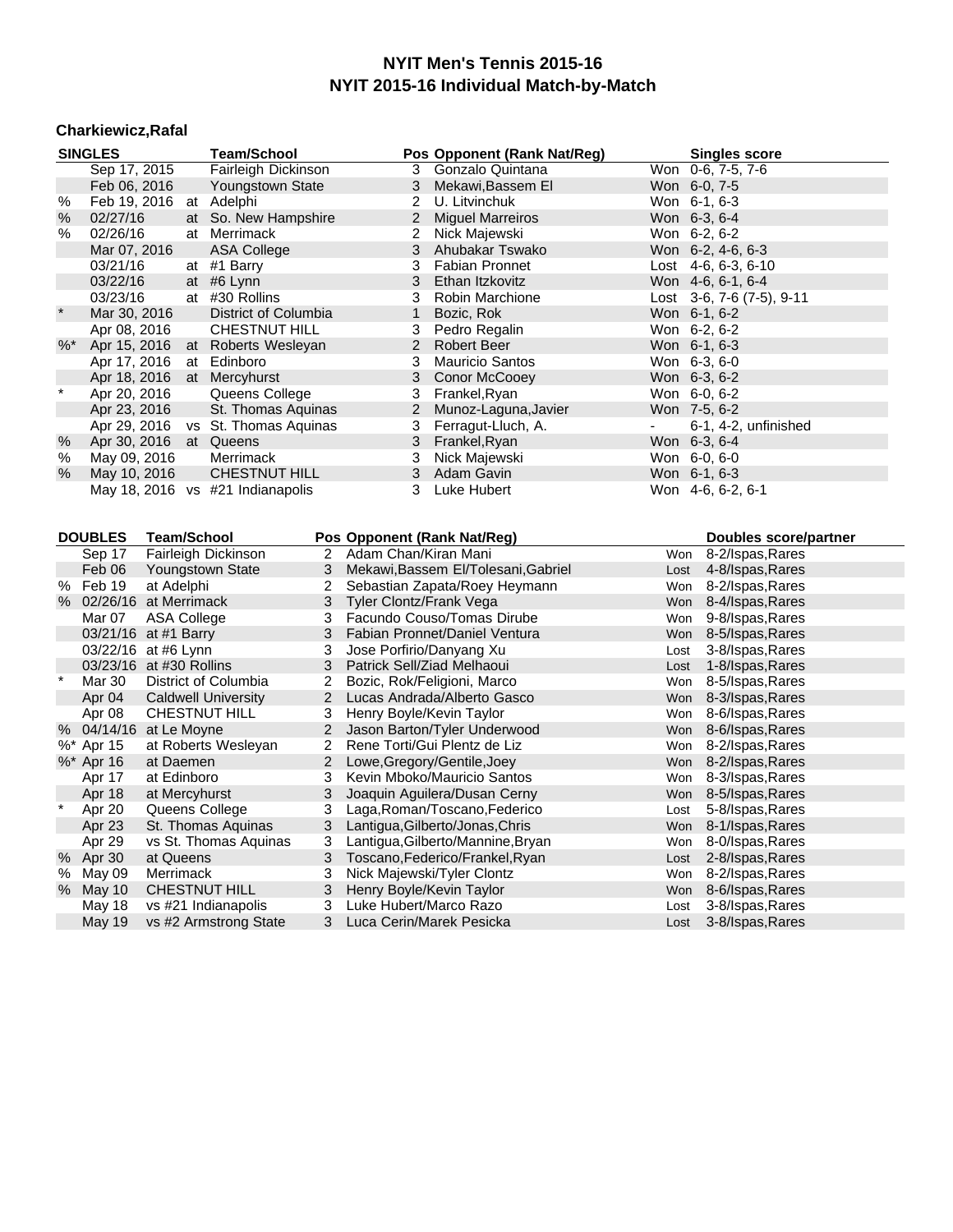| Huynh, Kevin                         |                     |                             |                       |
|--------------------------------------|---------------------|-----------------------------|-----------------------|
| <b>SINGLES</b>                       | Team/School         | Pos Opponent (Rank Nat/Req) | <b>Singles score</b>  |
| Apr 04, 2016                         | Caldwell University | Pedro Vizcaino<br>6.        | Won 6-4, 6-3          |
| $\%^*$<br>Apr 16, 2016               | Daemen<br>at        | Lowe, Gregory<br>6.         | Won 6-3, 1-6, 1-0     |
| Apr 23, 2016                         | St. Thomas Aguinas  | Jonas, Chris<br>6.          | Won 6-3, 6-1          |
| <b>DOUBLES</b><br><b>Team/School</b> |                     | Pos Opponent (Rank Nat/Req) | Doubles score/partner |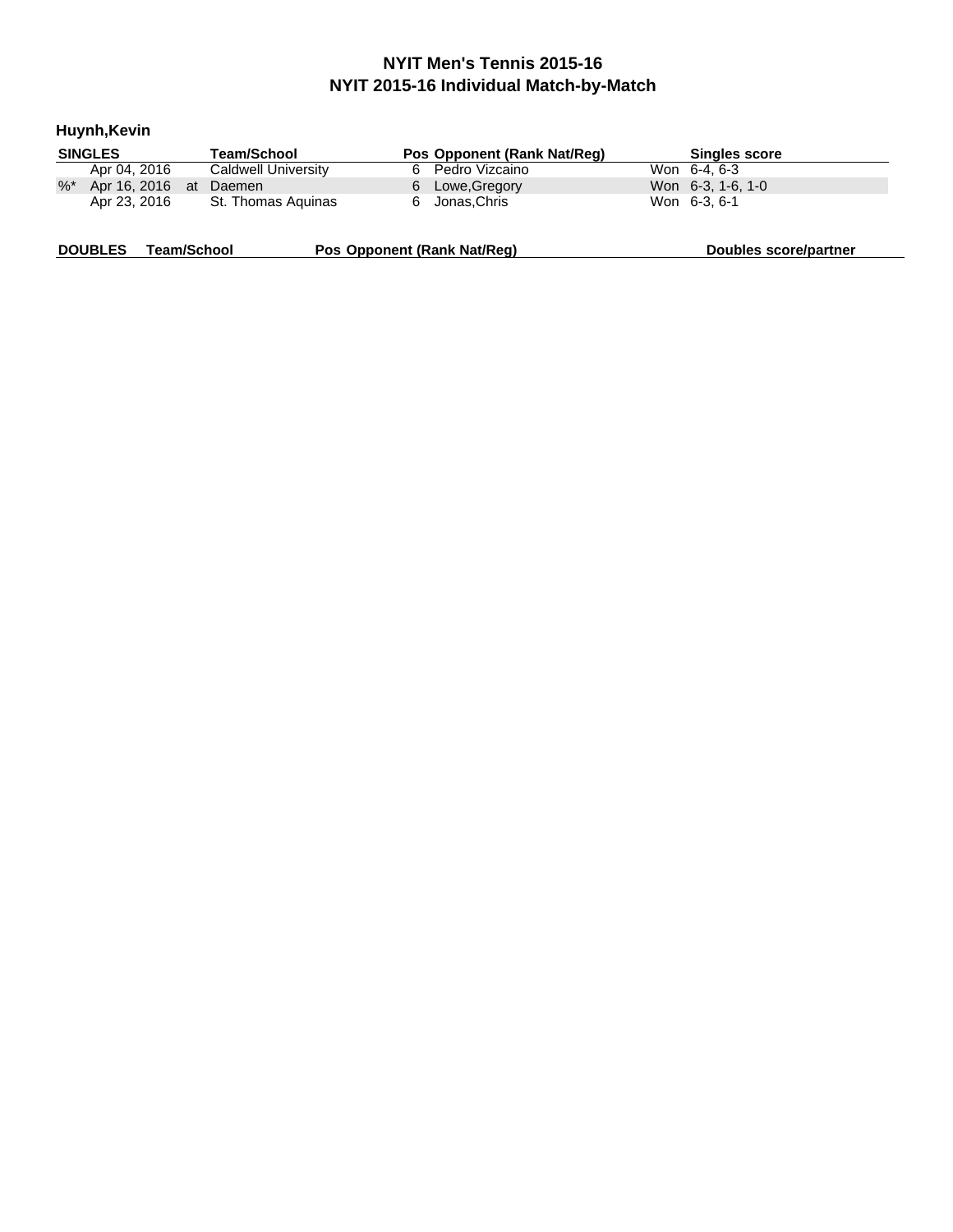# **Ispas,Rares**

|         | <b>SINGLES</b>          |                      | <b>Team/School</b>                 |                | Pos Opponent (Rank Nat/Reg)                        |                          | <b>Singles score</b>                             |
|---------|-------------------------|----------------------|------------------------------------|----------------|----------------------------------------------------|--------------------------|--------------------------------------------------|
|         | Sep 17, 2015            |                      | Fairleigh Dickinson                |                | Pedro Carvalho<br>5                                | Lost                     | $4-6, 3-6$                                       |
|         | Feb 06, 2016            |                      | Youngstown State                   |                | 6<br>Reyes, Agustin                                |                          | Won 5-7, 6-3, 10-6                               |
| $\%$    | 02/27/16                |                      | at So. New Hampshire               |                | Jeremy Reichentahl<br>6                            |                          | Won 6-1, 6-2                                     |
| $\%$    | 02/26/16                |                      | at Merrimack                       |                | 6<br>Alex Slobin                                   |                          | Won 6-1, 6-1                                     |
|         | Mar 07, 2016            |                      | <b>ASA College</b>                 |                | 6<br><b>Tomas Dirube</b>                           |                          | Won 6-0, 6-2                                     |
|         | 03/21/16                |                      | at #1 Barry                        |                | 6<br>Franco Echenique                              |                          | Lost 6-7 (3-7), 6-4, 8-10                        |
|         | 03/22/16                |                      | at #6 Lynn                         |                | 6<br>Danyang Xu                                    |                          | 2-3, unfinished                                  |
|         | 03/23/16                |                      | at #30 Rollins                     |                | 6<br>Hayden Rodrigue                               |                          | Lost 0-6, 0-6                                    |
| $\star$ | Mar 30, 2016            |                      | District of Columbia               |                | 4<br>Baguelin, Alexis                              |                          | Won 6-0, 6-3                                     |
|         | Apr 08, 2016            |                      | <b>CHESTNUT HILL</b>               |                | 6<br>Lucas Abe                                     |                          | Won 6-3, 5-7, 10-7                               |
| %       | 04/14/16                |                      | at Le Moyne                        |                | 5<br>Benjamin Spoor                                |                          | Won 6-4, 6-1                                     |
| %       | Apr 15, 2016            |                      | at Roberts Wesleyan                |                | $\overline{4}$<br><b>Rene Torti</b>                |                          | Won 6-2, 6-2                                     |
| %       | Apr 16, 2016            |                      | at Daemen                          |                | LeMar, Andrew<br>4                                 |                          | Won 6-0, 6-2                                     |
|         | Apr 17, 2016            | at                   | Edinboro                           |                | 6<br>Thomas McCoy                                  |                          | Won 6-1, 6-2                                     |
|         | Apr 18, 2016            |                      | at Mercyhurst                      |                | 6<br>Ross Molinaro IV                              |                          | Won 6-3, 6-2                                     |
| $\star$ | Apr 20, 2016            |                      | Queens College                     |                | 6<br>Toscano, Federico                             |                          | Won 6-1, 6-0                                     |
|         | Apr 29, 2016            |                      | vs St. Thomas Aquinas              |                | 5<br>Almato, Roger                                 | $\blacksquare$           | 6-1, 3-0, unfinished                             |
| %       | Apr 30, 2016            |                      | at Queens                          |                | 5<br>Martinez, Lucas                               |                          | Lost 1-6, 4-6                                    |
| $\%$    | May 09, 2016            |                      | Merrimack                          |                | 6<br>Alex Slobin                                   |                          | Won 6-0, 6-1                                     |
| %       | May 10, 2016            |                      | <b>CHESTNUT HILL</b>               |                | 6<br>Henry Boyle                                   |                          | Won 6-2, 6-4                                     |
|         |                         |                      | May 18, 2016 vs #21 Indianapolis   |                | 6<br>Andrea Morlet                                 |                          | Won 3-6, 6-4, 6-3                                |
|         |                         |                      | May 19, 2016 vs #2 Armstrong State |                | 5<br>Jan Porteset                                  | $\overline{\phantom{a}}$ | 6-4, 2-2, unfinished                             |
|         |                         |                      |                                    |                |                                                    |                          |                                                  |
|         | <b>DOUBLES</b>          | <b>Team/School</b>   |                                    |                |                                                    |                          |                                                  |
|         |                         |                      |                                    |                | Pos Opponent (Rank Nat/Reg)                        |                          | Doubles score/partner                            |
|         | Sep 17                  |                      | Fairleigh Dickinson                | 2              | Adam Chan/Kiran Mani                               | Won                      | 8-2/Charkiewicz, Rafal                           |
|         | Feb 06                  |                      | <b>Youngstown State</b>            | 3              | Mekawi, Bassem El/Tolesani, Gabriel                | Lost                     | 4-8/Charkiewicz, Rafal                           |
|         | % Feb 19                | at Adelphi           |                                    | $\overline{2}$ | Sebastian Zapata/Roey Heymann                      |                          | Won 8-2/Charkiewicz, Rafal                       |
|         | % 02/26/16 at Merrimack |                      |                                    | 3              | <b>Tyler Clontz/Frank Vega</b>                     | <b>Won</b>               | 8-4/Charkiewicz, Rafal                           |
|         | Mar 07                  | <b>ASA College</b>   |                                    | 3              | Facundo Couso/Tomas Dirube                         | Won                      | 9-8/Charkiewicz, Rafal                           |
|         | 03/21/16 at #1 Barry    |                      |                                    | 3              | Fabian Pronnet/Daniel Ventura                      | <b>Won</b>               | 8-5/Charkiewicz, Rafal                           |
|         | 03/22/16 at #6 Lynn     |                      |                                    | 3              | Jose Porfirio/Danyang Xu                           | Lost                     | 3-8/Charkiewicz, Rafal                           |
|         | 03/23/16 at #30 Rollins |                      |                                    | 3              | Patrick Sell/Ziad Melhaoui                         | Lost                     | 1-8/Charkiewicz, Rafal                           |
| $\star$ | Mar 30                  |                      | District of Columbia               | $\overline{2}$ | Bozic, Rok/Feligioni, Marco                        | Won                      | 8-5/Charkiewicz, Rafal                           |
|         | Apr 04                  |                      | <b>Caldwell University</b>         | $\overline{2}$ | Lucas Andrada/Alberto Gasco                        | <b>Won</b>               | 8-3/Charkiewicz, Rafal                           |
|         | Apr 08                  | <b>CHESTNUT HILL</b> |                                    | 3              | Henry Boyle/Kevin Taylor                           | Won                      | 8-6/Charkiewicz, Rafal                           |
| %       | 04/14/16                | at Le Moyne          |                                    | $\overline{2}$ | Jason Barton/Tyler Underwood                       | <b>Won</b>               | 8-6/Charkiewicz, Rafal                           |
|         | %* Apr 15               |                      | at Roberts Wesleyan                | 2              | Rene Torti/Gui Plentz de Liz                       | Won                      | 8-2/Charkiewicz, Rafal                           |
|         | %* Apr 16               | at Daemen            |                                    | $\overline{2}$ | Lowe, Gregory/Gentile, Joey                        | <b>Won</b>               | 8-2/Charkiewicz, Rafal                           |
|         | Apr 17                  | at Edinboro          |                                    | 3              | Kevin Mboko/Mauricio Santos                        | Won                      | 8-3/Charkiewicz, Rafal                           |
|         |                         |                      |                                    | 3              |                                                    | Won                      | 8-5/Charkiewicz, Rafal                           |
| $\star$ | Apr 18                  | at Mercyhurst        |                                    | 3              | Joaquin Aguilera/Dusan Cerny                       | Lost                     | 5-8/Charkiewicz, Rafal                           |
|         | Apr 20                  | Queens College       |                                    | 3              | Laga, Roman/Toscano, Federico                      | Won                      | 8-1/Charkiewicz, Rafal                           |
|         | Apr 23                  |                      | St. Thomas Aquinas                 | 3              | Lantigua, Gilberto/Jonas, Chris                    | Won                      | 8-0/Charkiewicz, Rafal                           |
|         | Apr 29                  |                      | vs St. Thomas Aquinas              | 3              | Lantigua, Gilberto/Mannine, Bryan                  | Lost                     |                                                  |
|         | % Apr 30                | at Queens            |                                    | 3              | Toscano, Federico/Frankel, Ryan                    | Won                      | 2-8/Charkiewicz, Rafal                           |
| %       | May 09                  | Merrimack            |                                    | 3              | Nick Majewski/Tyler Clontz                         | Won                      | 8-2/Charkiewicz, Rafal                           |
| %       | May 10<br>May 18        | <b>CHESTNUT HILL</b> | vs #21 Indianapolis                | 3              | Henry Boyle/Kevin Taylor<br>Luke Hubert/Marco Razo | Lost                     | 8-6/Charkiewicz, Rafal<br>3-8/Charkiewicz, Rafal |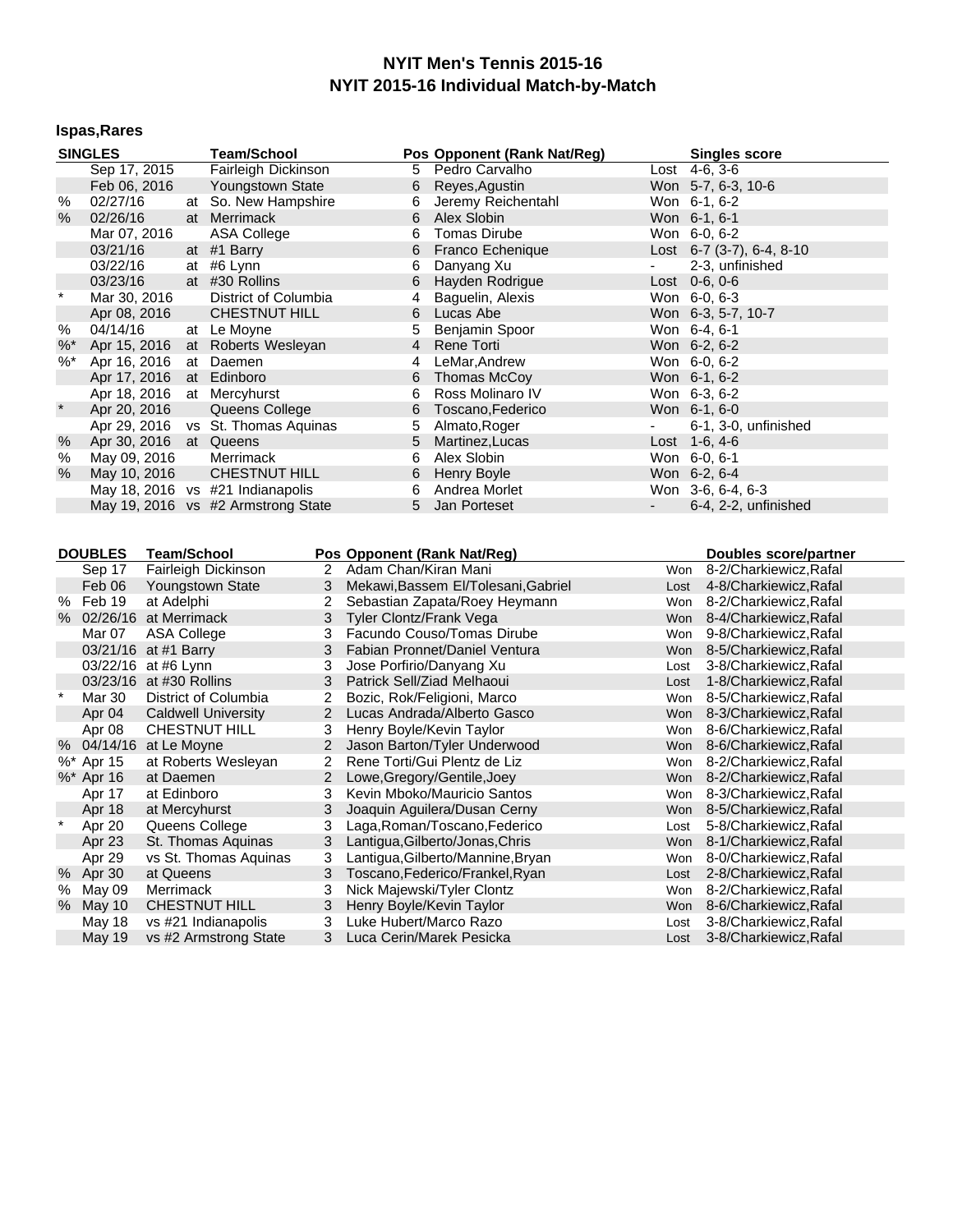# **Jiang,David**

|         | <b>SINGLES</b>           | <b>Team/School</b>                 |   | Pos Opponent (Rank Nat/Reg)  |        | <b>Singles score</b>       |
|---------|--------------------------|------------------------------------|---|------------------------------|--------|----------------------------|
|         | 03/21/16                 | at #1 Barry                        |   | Ahmed Triki (5/-)            |        | Lost $6-4$ , $1-6$ , $3-6$ |
|         | 03/22/16                 | at #6 Lynn                         |   | Daniel Riggs                 |        | Won 5-7, 7-6, 6-4          |
|         | 03/23/16                 | at #30 Rollins                     |   | Anton Bettink (10/-)         |        | Lost 2-6, 1-6              |
|         | Apr 04, 2016             | <b>Caldwell University</b>         |   | 2 Andrej Bozovic             |        | Won 6-1, 6-1               |
|         | Apr 08, 2016             | <b>CHESTNUT HILL</b>               |   | Lucas Bocaletto              |        | Won 6-4, 6-3               |
| $\%$    | 04/14/16                 | at Le Moyne                        |   | 2 Jason Barton               |        | Won 7-5, 6-7 (4-7), 10-6   |
| $\%^*$  | Apr 16, 2016             | at Daemen                          |   | Gentile, Joey                |        | Won 6-2, 6-0               |
|         | Apr 17, 2016 at Edinboro |                                    |   | <b>Vitor Albanese</b>        |        | Lost $4-6, 0-6$            |
|         | Apr 18, 2016             | at Mercyhurst                      |   | Nenad Terzic                 |        | Lost $4-6, 3-6$            |
| $\star$ | Apr 20, 2016             | Queens College                     | 2 | Mendez, Gabriel              |        | Won 6-1, 6-0               |
|         | Apr 23, 2016             | St. Thomas Aguinas                 |   | 3 Ferragut, Andreu           |        | Lost $3-6.4-6$             |
|         |                          | Apr 29, 2016 vs St. Thomas Aguinas |   | 2 Munoz-Laguna, Javier       | ۰.     | 6-4, 1-2, unfinished       |
| %       | Apr 30, 2016 at Queens   |                                    | 2 | Mendez, Gabriel              |        | Won 6-3, 6-2               |
| $\%$    | May 09, 2016             | Merrimack                          |   | <b>Mikhail Belov</b>         | $\sim$ | 6-4, 2-1, unfinished       |
| %       |                          | May 10, 2016 CHESTNUT HILL         |   | Lucas Bocaletto              | Lost   | 3-6, 1-6                   |
|         |                          | May 18, 2016 vs #21 Indianapolis   |   | 1 A. Huertas Del Pino (32/-) |        | Lost $1-6, 3-6$            |
|         |                          | May 19, 2016 vs #2 Armstrong State |   | Pablo Gor (5/-)              |        | Lost 0-6, 4-6              |

|          | DOUBLES Team/School          | Pos Opponent (Rank Nat/Req)       |      | Doubles score/partner   |
|----------|------------------------------|-----------------------------------|------|-------------------------|
|          | 03/21/16 at #1 Barry         | Ahmed Triki/Renato Lombardi (9/-) |      | Lost 6-8/Lieb, Tomas    |
|          | 03/22/16 at #6 Lynn          | Mehdi Laalej/Pavel Mojha          | Lost | 2-8/Lieb,Tomas          |
|          | 03/23/16 at #30 Rollins      | 1 Anton Bettink/Casey Austgen     |      | Lost 3-8/Lieb, Tomas    |
| Apr 23   | St. Thomas Aguinas           | 2 Ferragut, Andreu/Almato, Roger  |      | Won 8-3/Selecky, Matej  |
|          | Apr 29 vs St. Thomas Aguinas | Stahl, Aaron/Munoz-Laguna, Javier |      | Won 8-4/Selecky, Matej  |
| % Apr 30 | at Queens                    | Nawghre, Sharvill/Laga, Roman     |      | Lost 5-8/Selecky, Matej |
| % May 09 | Merrimack                    | 2 Mikhail Belov/Laurence Akwei    |      | Won 8-3/Lieb, Tomas     |
| % May 10 | <b>CHESTNUT HILL</b>         | 2 Pedro Regalin/Lucas Bocaletto   |      | Won 8-2/Lieb, Tomas     |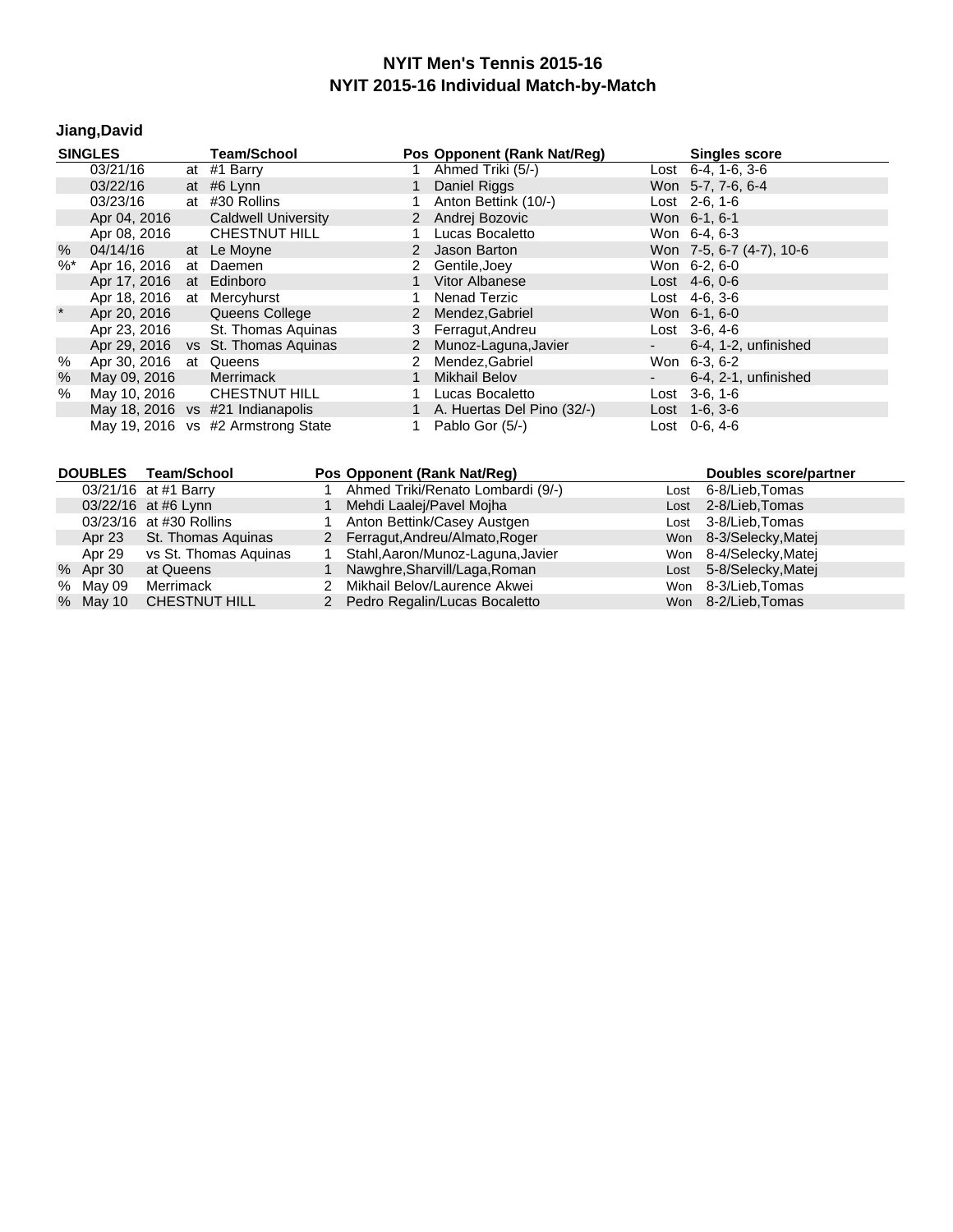# **Lieb,Tomas**

|         | <b>SINGLES</b>          |                    | <b>Team/School</b>                          |                     | Pos Opponent (Rank Nat/Reg)                                         |                | <b>Singles score</b>                              |
|---------|-------------------------|--------------------|---------------------------------------------|---------------------|---------------------------------------------------------------------|----------------|---------------------------------------------------|
|         | Sep 17, 2015            |                    | Fairleigh Dickinson                         |                     | Kiran Mani<br>4                                                     |                | Won 6-1, 6-1                                      |
|         | Feb 06, 2016            |                    | Youngstown State                            |                     | Tolesani, Gabriel<br>4                                              |                | Won 7-5, 6-4                                      |
| $\%$    | Feb 19, 2016 at Adelphi |                    |                                             |                     | 3<br>Sander Brenner                                                 |                | Won 6-1, 6-4                                      |
| %       | 02/27/16                |                    | at So. New Hampshire                        |                     | 4<br><b>Tiago Fernandes</b>                                         |                | Lost $6-3$ , $4-6$ , $3-6$                        |
| $\%$    | 02/26/16                |                    | at Merrimack                                |                     | 5<br>Laurence Akwei                                                 |                | Won 6-2, 6-7 (5-7), 10-5                          |
|         | Mar 07, 2016            |                    | <b>ASA College</b>                          |                     | $\overline{4}$<br>Julieri Aubry-Damon                               |                | Won 6-4, 6-4                                      |
|         | 03/21/16                |                    | at #1 Barry                                 |                     | 4<br>Renato Lombardi (12/-)                                         |                | Lost 4-6, 1-6                                     |
|         | 03/22/16                |                    | at #6 Lynn                                  |                     | Jean Baptist Mateo<br>4                                             |                | Lost 4-6, 4-6                                     |
|         | 03/23/16                |                    | at #30 Rollins                              |                     | 4<br>Casey Austgen                                                  |                | Won 3-6, 7-6 (7-3), 10-7                          |
| $\star$ | Mar 30, 2016            |                    | District of Columbia                        |                     | 2<br>Pinto, Diego                                                   |                | Won 6-2, 6-1                                      |
|         |                         |                    | <b>Caldwell University</b>                  |                     | Alberto Gasco                                                       |                |                                                   |
|         | Apr 04, 2016            |                    |                                             |                     | 3                                                                   |                | Won 6-2, 6-3                                      |
|         | Apr 08, 2016            |                    | <b>CHESTNUT HILL</b>                        |                     | 4<br>Jonathan Ducretot                                              |                | Won 7-6, 6-2                                      |
| %       | 04/14/16                |                    | at Le Moyne                                 |                     | 3<br><b>Hallam Doney</b>                                            |                | Won 6-1, 6-2                                      |
| %       | Apr 15, 2016            |                    | at Roberts Wesleyan                         |                     | 3<br>Jose Lopez Tapia                                               |                | Won 6-2, 6-2                                      |
| $\% *$  | Apr 16, 2016            |                    | at Daemen                                   |                     | 3<br>Gonzalez Villegas, D                                           |                | Won 6-0, 6-1                                      |
|         |                         |                    | Apr 17, 2016 at Edinboro                    |                     | $\overline{4}$<br><b>Mateus Santos</b>                              |                | Won 6-2, 6-3                                      |
|         |                         |                    | Apr 18, 2016 at Mercyhurst                  |                     | <b>Travis Beck</b><br>4                                             |                | Won 6-4, 6-3                                      |
| $\ast$  | Apr 20, 2016            |                    | Queens College                              |                     | 4<br>Martinez, Lucas                                                |                | Won 6-1, 6-0                                      |
|         | Apr 23, 2016            |                    | St. Thomas Aquinas                          |                     | Lantigua, Gilberto<br>4                                             |                | Won 6-0, 6-1                                      |
|         |                         |                    | Apr 29, 2016 vs St. Thomas Aquinas          |                     | Lantigua, Gilberto<br>4                                             |                | Won 6-0, 6-1                                      |
| $\%$    | Apr 30, 2016 at Queens  |                    |                                             |                     | Laga, Roman<br>4                                                    | $\blacksquare$ | 6-2, 5-7, 2-2, unfinished                         |
| %       | May 09, 2016            |                    | Merrimack                                   |                     | <b>Miguel Belfort</b><br>4                                          | ۰.             | 6-4, unfinished                                   |
| %       | May 10, 2016            |                    | CHESTNUT HILL                               |                     | 4<br>Jonathan Ducretot                                              | $\blacksquare$ | 4-6, 6-1, 3-0, unfinished                         |
|         |                         |                    | May 18, 2016 vs #21 Indianapolis            |                     | 4<br><b>Magnus Mueller</b>                                          |                | Won 2-6, 6-3, 6-4                                 |
|         |                         |                    | May 19, 2016 vs #2 Armstrong State          |                     | Luca Cerin<br>3                                                     |                | Lost 4-6, 3-6                                     |
|         |                         |                    |                                             |                     |                                                                     |                |                                                   |
|         | <b>DOUBLES</b>          | <b>Team/School</b> |                                             |                     | Pos Opponent (Rank Nat/Reg)                                         |                | Doubles score/partner                             |
|         | Sep 17                  |                    | Fairleigh Dickinson                         | 1                   | Jacob Whalley/Gonzalo Quintana                                      | Won            | 8-3/Auruccio, Nicolas                             |
|         | Feb 06                  |                    | Youngstown State                            |                     | Kritzinger, Matthew/Sherif, Youssef                                 |                | Won 8-4/Auruccio, Nicolas                         |
|         | % Feb 19                | at Adelphi         |                                             | 1                   | Matteo Cannavera/U. Litvinchuk                                      |                | Lost 6-8/Auruccio, Nicolas                        |
| $\%$    |                         |                    | 02/27/16 at So. New Hampshire               |                     | 2 Xavier Aubron/Ricardo Marreiros                                   | Lost           | 7-9/Auruccio, Nicolas                             |
|         | % 02/26/16 at Merrimack |                    |                                             | 2.                  | Miguel Belfort/Nick Majewski                                        | Won            | 8-5/Auruccio,Nicolas                              |
|         | Mar 07                  | ASA College        |                                             |                     | 2 Ahubakar Tswako/Emmanuel Popadinec                                |                | Won 8-1/Auruccio, Nicolas                         |
|         | 03/21/16 at #1 Barry    |                    |                                             | 1.                  | Ahmed Triki/Renato Lombardi (9/-)                                   | Lost           | 6-8/Jiang, David                                  |
|         | 03/22/16 at #6 Lynn     |                    |                                             | 1                   | Mehdi Laalej/Pavel Mojha                                            | Lost           | 2-8/Jiang, David                                  |
|         | 03/23/16 at #30 Rollins |                    |                                             | 1                   | Anton Bettink/Casey Austgen                                         | Lost           | 3-8/Jiang, David                                  |
|         | <b>Mar 30</b>           |                    | District of Columbia                        | 3                   | Murillo, Ander/Satprertpry, Noppawa                                 |                | Won 8-1/Martinez, Alexandre                       |
|         | Apr 04                  |                    | <b>Caldwell University</b>                  | 3                   | Pedro Vizcaino/James Bojko                                          |                | Won 8-1/Martinez, Alexandre                       |
|         | Apr 08                  |                    | CHESTNUT HILL                               | $2^{\circ}$         | Pedro Regalin/Lucas Bocaletto                                       |                | Won 8-1/Martinez, Alexandre                       |
|         | % 04/14/16 at Le Moyne  |                    |                                             | 3                   | Stephane Legris/Benjamin Spoor                                      |                | Won 8-3/Martinez, Alexandre                       |
|         | %* Apr 15               |                    | at Roberts Wesleyan                         | 3                   | Jose Maria Carrillo/Jose Lopez Tapia                                |                | Won 8-4/Martinez, Alexandre                       |
|         | %* Apr 16               | at Daemen          |                                             | 3                   | LeMar, Andrew/Gonzalez Villegas, D                                  |                | Won 8-4/Martinez, Alexandre                       |
|         | Apr 17                  | at Edinboro        |                                             |                     | Daniel Fernandez/Mateus Santos                                      |                | Won 8-4/Martinez, Alexandre                       |
|         |                         | at Mercyhurst      |                                             | 2                   | Conor McCooey/Andoni Marquez                                        | Won            |                                                   |
|         | Apr 18                  |                    |                                             | $\overline{2}$      |                                                                     | Won            | 9-7/Martinez, Alexandre                           |
|         | Apr 20                  |                    | Queens College                              | 1                   | Frankel, Ryan/Martinez, Lucas                                       |                | 8-3/Martinez, Alexandre                           |
|         | Apr 23                  |                    | St. Thomas Aquinas                          |                     | Stahl, Aaron/Munoz-Laguna, Javier                                   | Won            | 8-6/Martinez, Alexandre                           |
| %       | Apr 30                  | at Queens          |                                             | 2                   | Mendez, Gabriel/Martinez, Lucas                                     | Won            | 8-6/Martinez, Alexandre                           |
| $\%$    | May 09                  | Merrimack          |                                             | 2                   | Mikhail Belov/Laurence Akwei                                        | Won            | 8-3/Jiang, David                                  |
| %       | May 10<br>May 18        |                    | <b>CHESTNUT HILL</b><br>vs #21 Indianapolis | 2<br>$\overline{2}$ | Pedro Regalin/Lucas Bocaletto<br>Christoph Drechsler/Magnus Mueller | Won<br>Lost    | 8-2/Jiang, David<br>8-9 (5-7)/Martinez, Alexandre |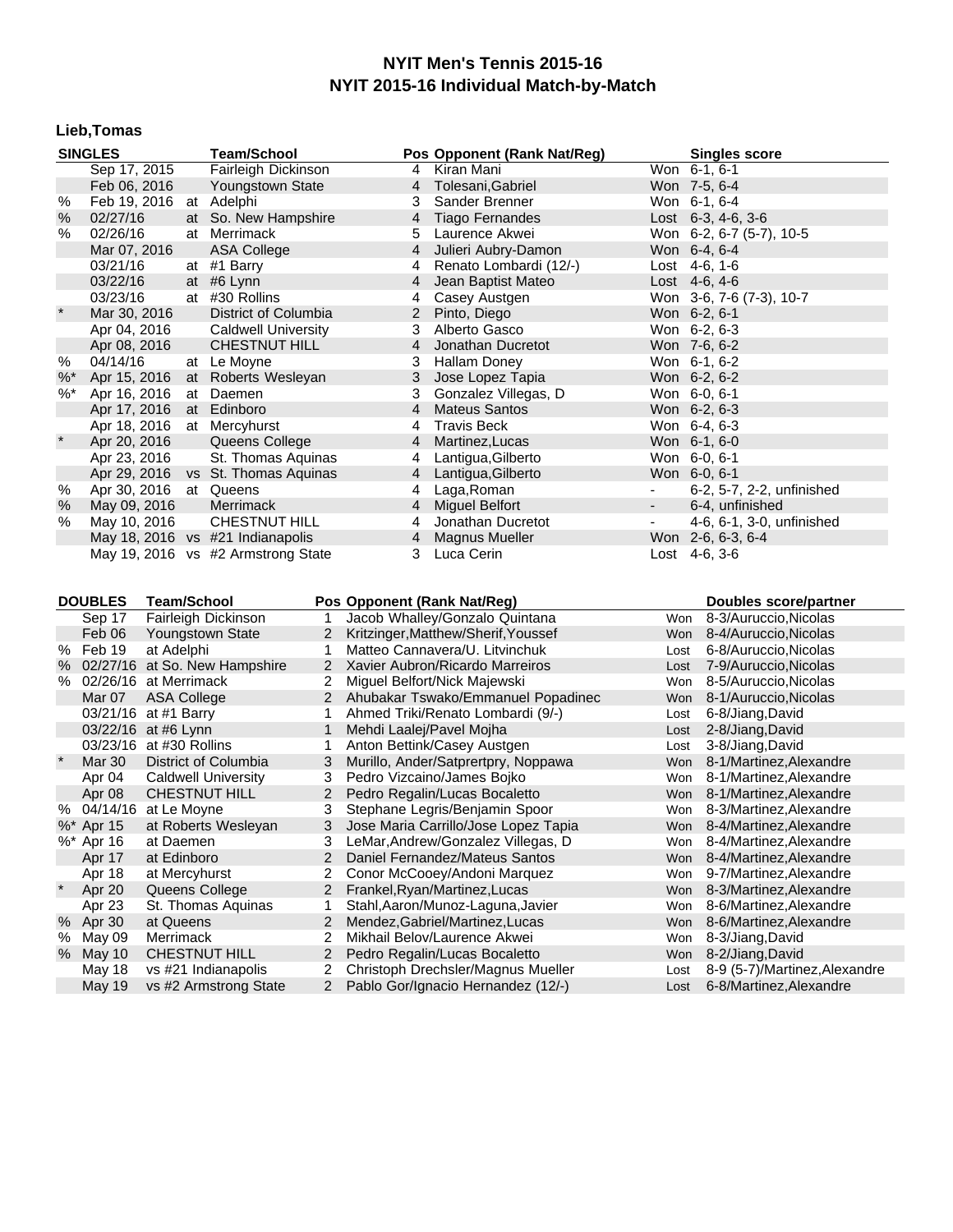#### **Martinez,Alexandre**

| <b>SINGLES</b> |                         |  | <b>Team/School</b>                  | Pos Opponent (Rank Nat/Reg) |  | <b>Singles score</b>   |  |
|----------------|-------------------------|--|-------------------------------------|-----------------------------|--|------------------------|--|
| %              | Feb 19, 2016 at Adelphi |  |                                     | 5 Roey Heymann              |  | Won 6-2, 6-1           |  |
| $\star$        | Mar 30, 2016            |  | District of Columbia                | 5 Feligioni, Marco          |  | Won 6-1, 6-3           |  |
|                | Apr 04, 2016            |  | Caldwell University                 | 4 Lucas Bottari             |  | Lost $2-6, 6-3, 11-13$ |  |
|                |                         |  | %* Apr 15, 2016 at Roberts Wesleyan | 5 Gui Plentz de Liz         |  | Won 6-1, 6-1           |  |
|                |                         |  | Apr 29, 2016 vs St. Thomas Aquinas  | 6 Mannine, Bryan            |  | Won 6-0, 6-0           |  |
| $\%$           | Apr 30, 2016 at Queens  |  |                                     | 6 Toscano, Federico         |  | Won 6-3, 7-6           |  |
|                |                         |  | May 19, 2016 vs #2 Armstrong State  | 6 Alberto Casas             |  | Lost 3-6, 3-6          |  |

|   | <b>DOUBLES</b> | Team/School                     |    | Pos Opponent (Rank Nat/Req)          |            | Doubles score/partner |
|---|----------------|---------------------------------|----|--------------------------------------|------------|-----------------------|
|   | % Feb 19       | at Adelphi                      | 3. | <b>Connor Dove/Sander Brenner</b>    | Won        | 8-4/Salvador, Jamie   |
|   |                | % 02/27/16 at So. New Hampshire | 3  | Sebastian Ramirez/Max Georgeff       | Lost       | 3-8/Salvador, Jamie   |
|   | Mar 30         | District of Columbia            | 3  | Murillo, Ander/Satprertpry, Noppawa  | Won        | 8-1/Lieb, Tomas       |
|   | Apr 04         | <b>Caldwell University</b>      | 3  | Pedro Vizcaino/James Bojko           | Won        | 8-1/Lieb,Tomas        |
|   | Apr 08         | CHESTNUT HILL                   |    | Pedro Regalin/Lucas Bocaletto        | Won        | 8-1/Lieb, Tomas       |
|   | % 04/14/16     | at Le Moyne                     | 3  | Stephane Legris/Benjamin Spoor       | Won        | 8-3/Lieb.Tomas        |
|   | %* Apr 15      | at Roberts Wesleyan             | 3. | Jose Maria Carrillo/Jose Lopez Tapia | Won        | 8-4/Lieb,Tomas        |
|   | $\%^*$ Apr 16  | at Daemen                       | 3  | LeMar, Andrew/Gonzalez Villegas, D   |            | Won 8-4/Lieb. Tomas   |
|   | Apr 17         | at Edinboro                     |    | Daniel Fernandez/Mateus Santos       | Won        | 8-4/Lieb.Tomas        |
|   | Apr 18         | at Mercyhurst                   | 2  | Conor McCooey/Andoni Marquez         | Won        | 9-7/Lieb, Tomas       |
|   | Apr 20         | Queens College                  | 2  | Frankel, Ryan/Martinez, Lucas        | Won        | 8-3/Lieb, Tomas       |
|   | Apr 23         | St. Thomas Aquinas              |    | Stahl, Aaron/Munoz-Laguna, Javier    | <b>Won</b> | 8-6/Lieb, Tomas       |
| % | Apr 30         | at Queens                       |    | Mendez, Gabriel/Martinez, Lucas      | Won        | 8-6/Lieb, Tomas       |
|   | May 18         | vs #21 Indianapolis             | 2  | Christoph Drechsler/Magnus Mueller   | Lost       | 8-9 (5-7)/Lieb, Tomas |
|   | May 19         | vs #2 Armstrong State           | 2  | Pablo Gor/Ignacio Hernandez (12/-)   | Lost       | 6-8/Lieb.Tomas        |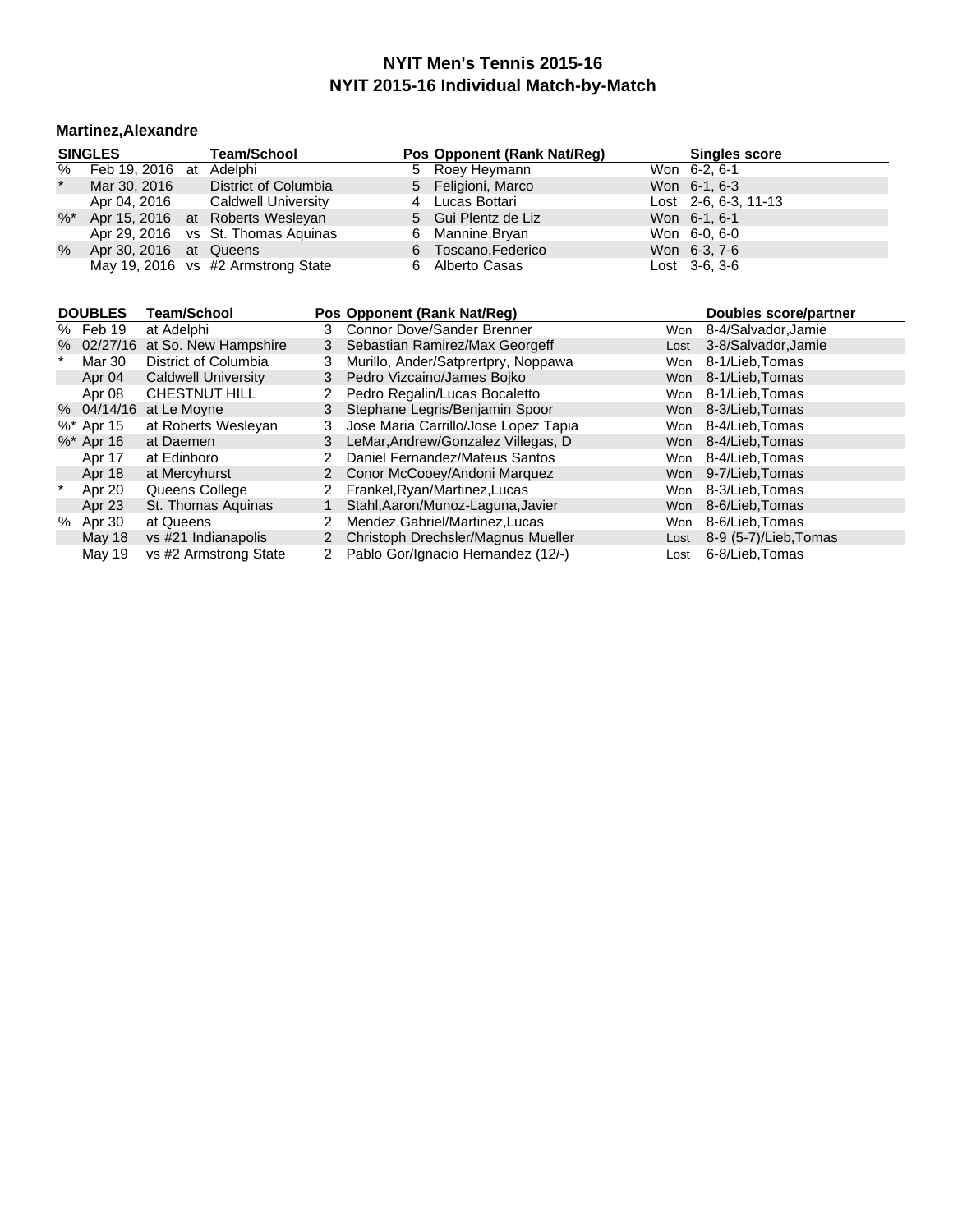# **Salvador,Jamie**

|         | <b>SINGLES</b>          | <b>Team/School</b>               |    | Pos Opponent (Rank Nat/Reg) | <b>Singles score</b> |
|---------|-------------------------|----------------------------------|----|-----------------------------|----------------------|
|         | Sep 17, 2015            | Fairleigh Dickinson              |    | 6 Diogo Garnel              | Lost $4-6, 3-6$      |
| %       | Feb 19, 2016 at Adelphi |                                  | 6  | Daniel Khodosh              | Won 6-1, 6-7, 10-7   |
| $\star$ | Mar 30, 2016            | District of Columbia             |    | 6 Satprertpry, Noppawa      | Won 6-3, 6-0         |
|         | Apr 04, 2016            | <b>Caldwell University</b>       |    | 5 Lucas Andrada             | Lost $0-6$ , 1-6     |
| %       | 04/14/16 at Le Moyne    |                                  | 6. | <b>Tyler Underwood</b>      | Won 6-1, 6-0         |
| $\%$ *  |                         | Apr 15, 2016 at Roberts Wesleyan |    | 6 Jose Maria Carrillo       | Won 6-0, 6-0         |
| %*      | Apr 16, 2016 at         | Daemen                           | 5  | Milner,Justin               | Lost $4-6, 6-1, 0-1$ |
|         | Apr 23, 2016            | St. Thomas Aguinas               |    | 5 Almato, Roger             | Won 3-6, 6-1, 12-10  |

| <b>DOUBLES</b> | Team/School                     | Pos Opponent (Rank Nat/Reg)      | Doubles score/partner         |
|----------------|---------------------------------|----------------------------------|-------------------------------|
|                | Sep 17 Fairleigh Dickinson      | 3 William Bourne/Pedro Carvalho  | Won 9-7/Soler, Jorge Gonzales |
|                | % Feb 19 at Adelphi             | 3 Connor Dove/Sander Brenner     | Won 8-4/Martinez, Alexandre   |
|                | % 02/27/16 at So. New Hampshire | 3 Sebastian Ramirez/Max Georgeff | Lost 3-8/Martinez, Alexandre  |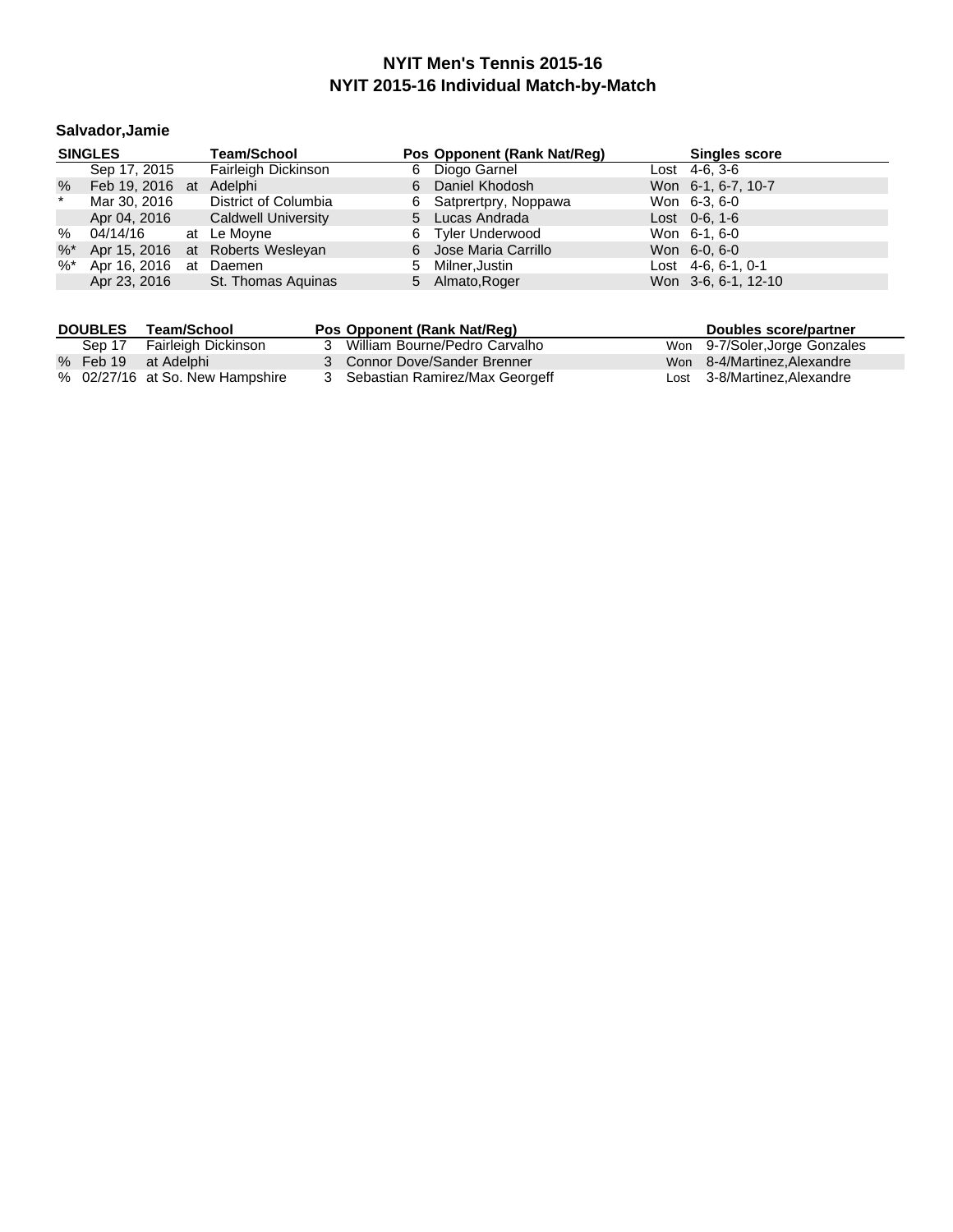#### **Selecky,Matej**

|         | <b>SINGLES</b>                                 |                                              |                                | <b>Team/School</b>                   |                                   |                                   | Pos Opponent (Rank Nat/Reg)                                          |                               | <b>Singles score</b>                                       |
|---------|------------------------------------------------|----------------------------------------------|--------------------------------|--------------------------------------|-----------------------------------|-----------------------------------|----------------------------------------------------------------------|-------------------------------|------------------------------------------------------------|
|         | Feb 06, 2016                                   |                                              |                                | <b>Youngstown State</b>              |                                   | $\mathbf{2}$                      | Kritzinger, Matthew                                                  |                               | Lost 4-6, 6-7                                              |
| $\%$    | 02/27/16                                       |                                              | at                             | So. New Hampshire                    |                                   | 3                                 | Xavier Aubron                                                        |                               | Won 6-1, 6-3                                               |
| $\%$    | 02/26/16                                       |                                              |                                | at Merrimack                         |                                   | 3                                 | Frank Vega                                                           |                               | Won 6-1, 6-2                                               |
|         | Mar 07, 2016                                   |                                              |                                | <b>ASA College</b>                   |                                   | 2                                 | Jimmy Merah                                                          |                               | Won 6-2, 6-3                                               |
|         | 03/21/16                                       |                                              |                                | at #1 Barry                          |                                   | $\overline{2}$                    | Nico Dreer (37/-)                                                    |                               | Lost 3-6, 4-6                                              |
|         | 03/22/16                                       |                                              |                                | at #6 Lynn                           |                                   | $\overline{c}$                    | Mehdi Laalej                                                         |                               | Lost 3-6, 2-6                                              |
|         | 03/23/16                                       |                                              |                                | at #30 Rollins                       |                                   | $\overline{2}$                    | Patrick Sell                                                         |                               | Won 5-0, retired                                           |
|         | Apr 04, 2016                                   |                                              |                                | <b>Caldwell University</b>           |                                   | $\mathbf{1}$                      | Maximilian Ziegler                                                   |                               | Won 6-1, 6-1                                               |
|         | Apr 08, 2016                                   |                                              |                                | CHESTNUT HILL                        |                                   | $\overline{2}$                    | Pierre Kohler                                                        |                               | Won 3-6, 6-4, 7-5                                          |
| $\%$    | 04/14/16                                       |                                              |                                | at Le Moyne                          |                                   | $\mathbf{1}$                      | James Gayvert                                                        |                               | Won 6-2, 6-0                                               |
| $\%$    | Apr 15, 2016                                   |                                              |                                | at Roberts Wesleyan                  |                                   | 1                                 | <b>Charles Farres</b>                                                |                               | Won 6-2, 6-2                                               |
| $\%$    | Apr 16, 2016                                   |                                              | at                             | Daemen                               |                                   | $\mathbf{1}$                      | Veitengruber, Mark                                                   |                               | Won 6-1, 6-2                                               |
|         | Apr 17, 2016                                   |                                              |                                | at Edinboro                          |                                   | 2                                 | Camilo Moncayo                                                       |                               | Won 6-4, 6-2                                               |
|         | Apr 18, 2016                                   |                                              |                                | at Mercyhurst                        |                                   | 2                                 | Joaquin Aguilera                                                     |                               | Won 6-2, 6-4                                               |
| $\ast$  | Apr 20, 2016                                   |                                              |                                | Queens College                       |                                   | 1                                 | Nawghre, Sharvill                                                    |                               | Won 6-4, 6-2                                               |
|         | Apr 23, 2016                                   |                                              |                                | St. Thomas Aguinas                   |                                   | $\mathbf{1}$                      | Stahl, Aaron                                                         |                               | Won 6-2, 6-0                                               |
|         |                                                |                                              |                                | Apr 29, 2016 vs St. Thomas Aquinas   |                                   | 1                                 | Stahl, Aaron                                                         | $\frac{1}{2}$                 | 6-0, 4-3, unfinished                                       |
|         |                                                |                                              |                                |                                      |                                   | $\mathbf{1}$                      |                                                                      |                               |                                                            |
| %       | Apr 30, 2016                                   |                                              |                                | at Queens                            |                                   |                                   | Nawghre, Sharvill                                                    |                               | Won 6-3, 6-2                                               |
| $\%$    | May 09, 2016                                   |                                              |                                | Merrimack                            |                                   | $\overline{2}$<br>$\overline{2}$  | Frank Vega                                                           | $\overline{\phantom{0}}$      | 6-3, 5-1, unfinished                                       |
| %       | May 10, 2016                                   |                                              |                                | <b>CHESTNUT HILL</b>                 |                                   |                                   | Pierre Kohler                                                        |                               | 6-1, 5-6, unfinished                                       |
|         |                                                |                                              |                                | May 18, 2016 vs #21 Indianapolis     |                                   | 2 <sup>7</sup>                    | <b>Christoph Drechsler</b>                                           |                               | Won 6-4, 6-0                                               |
|         |                                                |                                              |                                | May 19, 2016 vs #2 Armstrong State   |                                   | $\mathbf{2}$                      | Otakar Lucak (21/-)                                                  |                               | Won 6-1, 6-4                                               |
|         |                                                |                                              |                                |                                      |                                   |                                   |                                                                      |                               |                                                            |
|         | <b>DOUBLES</b><br><b>Team/School</b>           |                                              |                                |                                      |                                   |                                   |                                                                      |                               |                                                            |
|         |                                                |                                              |                                |                                      |                                   |                                   | Pos Opponent (Rank Nat/Reg)                                          |                               | Doubles score/partner                                      |
|         | Feb 06                                         |                                              |                                | Youngstown State                     | 1                                 | Morth, Hugo/Dahan, Yossi          |                                                                      | Won                           | 8-3/Soler, Jorge Gonzales                                  |
| %       |                                                |                                              |                                | 02/27/16 at So. New Hampshire        | $\mathbf{1}$                      |                                   | Tiago Fernandes/Miguel Marreiros                                     |                               | Won 9-7/Soler, Jorge Gonzales                              |
|         | % 02/26/16 at Merrimack                        |                                              |                                |                                      | 1.                                | Laurence Akwei/Mikhail Belov      |                                                                      |                               | Won 8-3/Soler, Jorge Gonzales                              |
|         | Mar 07                                         | <b>ASA College</b>                           |                                | $\mathbf{1}$                         | Yohari RIguyen/Jimmy Merah        |                                   |                                                                      | Won 8-5/Soler, Jorge Gonzales |                                                            |
|         |                                                | 03/21/16 at #1 Barry                         |                                | $\mathbf{2}^{\circ}$                 |                                   | Nico Dreer/Franco Echenique       |                                                                      | Won 9-7/Soler, Jorge Gonzales |                                                            |
|         |                                                | 03/22/16 at #6 Lynn<br>$\mathbf{2}^{\prime}$ |                                |                                      | Jean Baptist Mateo/Daniel Riggs   | Lost                              | 3-8/Soler, Jorge Gonzales                                            |                               |                                                            |
|         | 03/23/16 at #30 Rollins                        |                                              |                                |                                      | $\overline{2}$                    |                                   | Robin Marchione/Ahmed Albitar                                        |                               | Won 8-5/Soler, Jorge Gonzales                              |
| $\star$ | <b>Mar 30</b><br>District of Columbia          |                                              | $\mathbf{1}$                   |                                      | Baguelin, Alexis/Pinto, Diego     | Won                               | 8-3/Soler, Jorge Gonzales                                            |                               |                                                            |
|         | Apr 04                                         | <b>Caldwell University</b>                   |                                | $\mathbf{1}$                         | Maximilian Ziegler/Lucas Bottari  |                                   |                                                                      | Won 8-4/Soler, Jorge Gonzales |                                                            |
|         | Apr 08                                         | <b>CHESTNUT HILL</b>                         |                                | $\mathbf{1}$                         | Jonathan Ducretot/Pierre Kohler   |                                   | Lost                                                                 | 6-8/Soler, Jorge Gonzales     |                                                            |
|         | % 04/14/16 at Le Moyne                         |                                              |                                |                                      | $\mathbf{1}$                      |                                   | James Gayvert/Hallam Doney                                           |                               | Won 8-6/Soler, Jorge Gonzales                              |
|         | %* Apr 15                                      |                                              | at Roberts Wesleyan            |                                      | $\mathbf{1}$                      | <b>Charles Farres/Robert Beer</b> |                                                                      | <b>Won</b>                    | 9-8/Soler, Jorge Gonzales                                  |
|         | %* Apr 16                                      | at Daemen<br>1                               |                                |                                      | Veitengruber, Mark/LeMar, John    |                                   | Won 8-2/Soler, Jorge Gonzales                                        |                               |                                                            |
|         | Apr 17<br>at Edinboro<br>$\mathbf{1}$          |                                              | Vitor Albanese/Camilo Moncayo  |                                      | Won                               | 8-3/Soler, Jorge Gonzales         |                                                                      |                               |                                                            |
|         | Apr 18<br>at Mercyhurst                        |                                              |                                | $\mathbf{1}$                         | Nenad Terzic/Travis Beck          |                                   | Won                                                                  | 8-5/Soler, Jorge Gonzales     |                                                            |
| $\star$ | Apr 20                                         | Queens College                               |                                | $\mathbf{1}$                         | Nawghre, Sharvill/Mendez, Gabriel |                                   | Lost                                                                 | 7-9/Soler, Jorge Gonzales     |                                                            |
|         | Apr 23<br>St. Thomas Aquinas<br>$\overline{2}$ |                                              | Ferragut, Andreu/Almato, Roger |                                      | Won                               | 8-3/Jiang, David                  |                                                                      |                               |                                                            |
|         | Apr 29                                         | $\mathbf{1}$<br>vs St. Thomas Aquinas        |                                | Stahl, Aaron/Munoz-Laguna, Javier    |                                   |                                   | Won 8-4/Jiang, David                                                 |                               |                                                            |
|         | % Apr 30                                       | at Queens                                    |                                | 1                                    | Nawghre, Sharvill/Laga, Roman     |                                   | Lost                                                                 | 5-8/Jiang, David              |                                                            |
| $\%$    | May 09                                         | Merrimack                                    |                                |                                      |                                   |                                   |                                                                      |                               | 8-4/Soler, Jorge Gonzales                                  |
|         |                                                |                                              |                                |                                      |                                   |                                   |                                                                      |                               |                                                            |
|         |                                                |                                              |                                |                                      | $\mathbf{1}$                      |                                   | Frank Vega/Miguel Belfort                                            | Won                           |                                                            |
|         | % May 10<br>May 18                             |                                              |                                | CHESTNUT HILL<br>vs #21 Indianapolis | 1.<br>$\mathbf{1}$                |                                   | Pierre Kohler/Jonathan Ducretot<br>A. Huertas Del Pino/Andrea Morlet | Won                           | 8-5/Soler, Jorge Gonzales<br>Won 8-6/Soler, Jorge Gonzales |

May 18 vs #21 Indianapolis 1 A. Huertas Del Pino/Andrea Morlet Won 8-6/Soler, Jorge Gonzales<br>May 19 vs #2 Armstrong State 1 Alberto Casas/Jan Porteset (10/-) Lost 3-8/Soler, Jorge Gonzales

1 Alberto Casas/Jan Porteset (10/-)